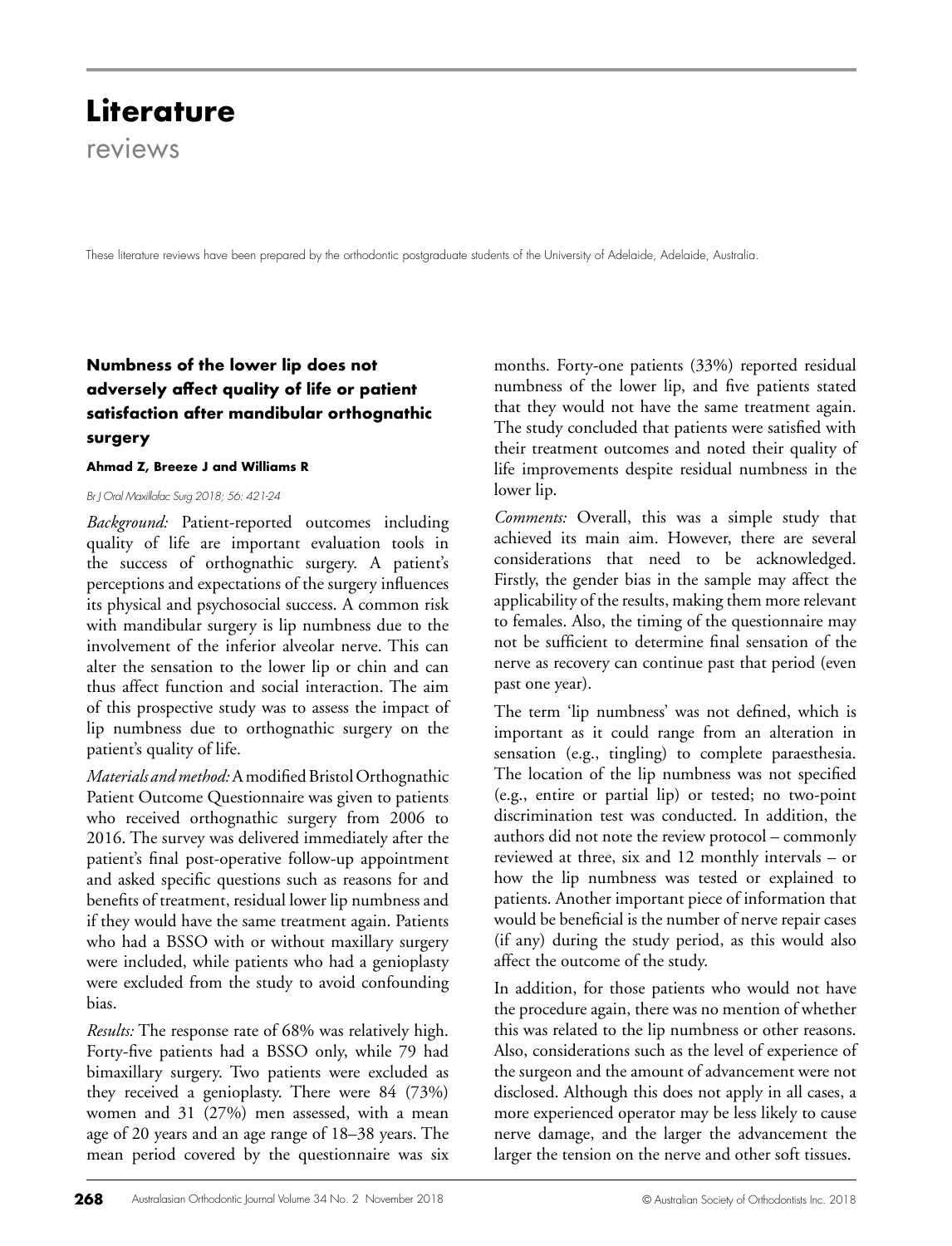The authors also did not note (although it was possibly implied) whether patients were pre-warned that lip numbness can be experienced with varying severity for a period of time following mandibular surgery. This is important as patients who are more prepared for lip numbness prior to surgery may be more likely to be accepting of this side effect.

### **Amy Ho**

# **A randomised controlled trial of orthodontist-based brief advice to prevent child obesity**

**Hovell MF, Schmitz KE, Liles S, Robusto K, Hofstetter CR, Nichols JF, Rock CL, Irvin V, Parker MS, Surillo SA and Noel D**

#### *Contemp Clin Trials 2018; 70: 53-61*

*Background:* Childhood obesity in the United States affects approximately 19% of children from 6–19 years of age. Interventions throughout school, home, medical, workplace and community settings have been undertaken to restrict foods and improve physical activity. Supportive networks to promote healthy habits have been seen as part of a prevention strategy to change what is accepted as normal weight and reduce the likelihood of individuals moving into the upper extreme of the weight distribution scale. Orthodontists were deemed to have more frequent contact with young patients than most other medical specialists, providing a powerful test of the preventative efficacy of health messages. The article outlines the outcome of 'Healthy Smiles: An Orthodontist Program' in the United States and Mexico, a program with the aim of improving dietary intake and physical activity in 8–16 year olds.

*Aim:* A randomised controlled trial was undertaken to assess whether brief advice given regularly at the orthodontist office regarding exercise and diet to improve body mass index (BMI) and physical activity would be effective.

### *Methods:*

- Thirty-three orthodontic offices in southern California and Tijuana, Mexico were conscripted.
- The study incorporated 693 patients (332 in the intervention and 361 in the control group) aged 8–16 years old who were eligible for orthodontic treatment and able to participate in a two-year study.
- Eligible patients were excluded if they had participated in physical activity three or more times per week for the last nine or more months of the past year, or had been prohibited from physical activity, unable to take care of themselves, diagnosed with an eating disorder, or could not be followed up for two years.
- In the intervention group: patient education and discussion regarding physical activity and nutrition took place with positive reinforcement. Health 'prescriptions' were given 12 times over the 18 months with related material discussed. These included a personal goal and rating of the achievement of the last goal set, which was changed every six to eight weeks and aligned with orthodontic visits.
- In the control group: similar to the intervention group, participants were assigned to receiving tobacco use/exposure health related messages. This included material on tobacco's effect on health and the environment.
- In both groups, staff measured baseline, midintervention (12 months) and post-intervention (18 months) BMI, dietary recall and physical activity.

### *Results and conclusions*

- 14% of participants were overweight and 10% were obese at baseline. The variables between the control and intervention group were comparable; however, 56.1% of participants in the USA were in the control group, as opposed to 36.7% in Mexico.
- BMI increased for both genders in the control group. Whilst in the intervention group, females increased, and males decreased. The intervention group also decreased junk food over time compared to the control, whilst physical activity generally declined with time in both groups.
- Unfortunately, the fidelity between the orthodontic practices was not adequate, with incomplete compliance with the planned intervention by some offices. Only 61% of the intervention group received at least one prescription (of the target 12) and 13% received no measurable intervention at all. The families recruited also had a higher than average income level, which may limit the generalisability of the findings.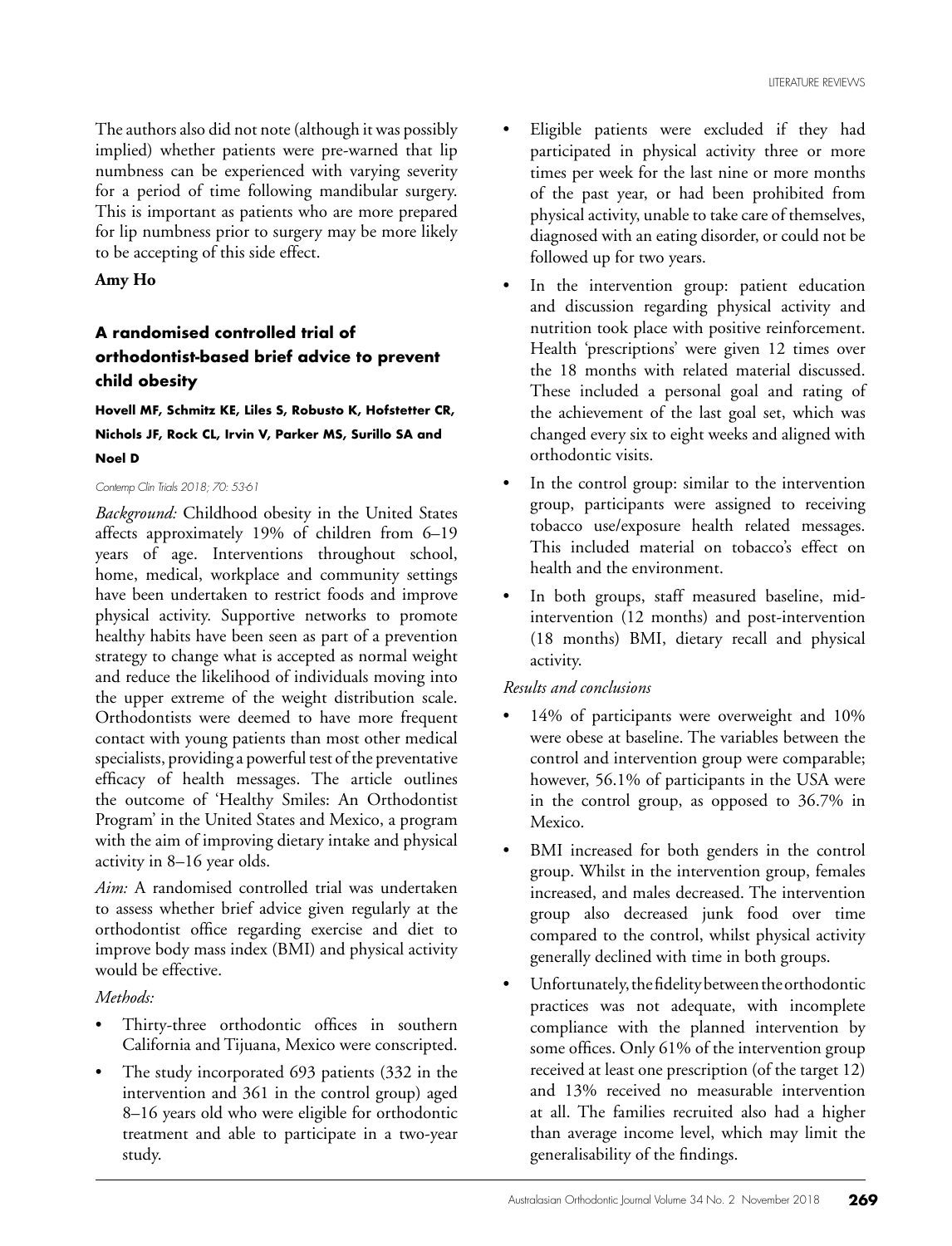Whilst the changes were small, they hinted at what can be accomplished if more clinicians are involved in intervention efforts.

#### **Adam Wahab**

# **A CBCT evaluation of molar uprighting by conventional versus microimplant assisted methods: an in-vivo study**

#### **Martires S, Kamat NV and Dessai SR**

#### *Dental Press J Orthod 2018; 23: 35.e1-9*

*Background and aims:* In order to avoid functional and anatomic disturbances, the loss of a permanent first molar may be addressed by prosthetic replacement or orthodontic space closure. The aim of this prospective study was to compare the three-dimensional effects of a conventional helical uprighting spring (CA) and a mini-implant assisted helical uprighting spring (MIA), using CBCT scans.

*Materials and methods:* Twenty patients with mesially tipped second mandibular molars were randomly divided into two groups: a CA group consisting of 10 patients and a MIA group, consisting of 10 patients. Healthy patients with missing first molars and mesially tipped second molars with a healthy periodontium were included in the study, while patients with untreated systemic conditions and a loss of periodontal attachment were excluded. Both groups utilised an uprighting spring made from 0.017 × 0.025 inch SS wire and the uprighting force was assessed using a Dontrix gauge to be 50 g. In the CA group, the anchorage unit was comprised of the canine, first and second premolars, while in the MIA group, anchorage was obtained from a self-drilling mini-implant, 1.5 mm in diameter and 8 mm in length placed inter-radicularly between the first and second premolars. Molar uprighting was carried out for a period of four months in both groups. The amount of change in mesiodistal angulation, change in buccolingual inclination and degree of molar extrusion were calculated using 11 × 5cm CBCT sections of the mandible.

*Results and discussion:* The amount of change in mesiodistal angulation of the second molar between the two groups after four months was not found to be statistically significant. The difference in the amount of change in the buccolingual inclination of the canine, first and second premolars was found to be statistically significant. Despite there being no appliances placed

on the canine, first and second premolar in the MIA group, there were minor changes noted to their inclinations. The difference in the amount of second molar extrusion was noted as statistically significant; however, in both groups this was below 0.5 mm, hence this may be within measurement error and clinically insignificant.

*Critical appraisal:* While the sample size was small, the merits of this study lie in its in-vivo nature and that it measured movement in three dimensions using CBCT imaging. The authors have acknowledged limitations such as the vertical growth pattern as a confounding factor in the extrusive movements recorded. The degree of tipping of the second molar prior to uprighting is not mentioned. The type of uprighting was summarised as greater distal crown tipping with the conventional uprighting spring and larger mesial root movement using a mini-implant. However, the difference in movements was quite small: 0.5 mm in the MIA group and -0.79 mm in the CA group, which maintains the question of clinical significance.

### **Sanjana Baksi**

# **Diagnosis of tooth ankylosis using panoramic views, cone beam computed tomography, and histological data: a retrospective observational case series study**

**Ducommun F, Bornstein MM, Bosshardt D, Katsaros C and Dula K**

#### *Eur J Orthod 2018; 40: 231-8*

*Background:* Ankylosis is histologically defined as fusion of cementum/dentin to bone resulting in loss of the periodontal ligament space in that area. In cases of impacted teeth, accepted clinical tests to detect dental ankylosis, such as percussion and the assessment of tooth mobility, are not feasible. As even a very small ankylotic area of the affected tooth can inhibit tooth eruption, two-dimensional imaging such as intraoral radiographs or panoramic views (PV) is considered insufficient for proper diagnosis. An accepted method of diagnosing ankylosis in impacted teeth is the lack of orthodontic movement over a defined period of time. This method of diagnosing ankylosis may mean subjecting a patient to a surgical procedure to first bond an attachment to the tooth, followed by a second surgical procedure to extract the ankylosed tooth. This can be avoided if correct diagnosis of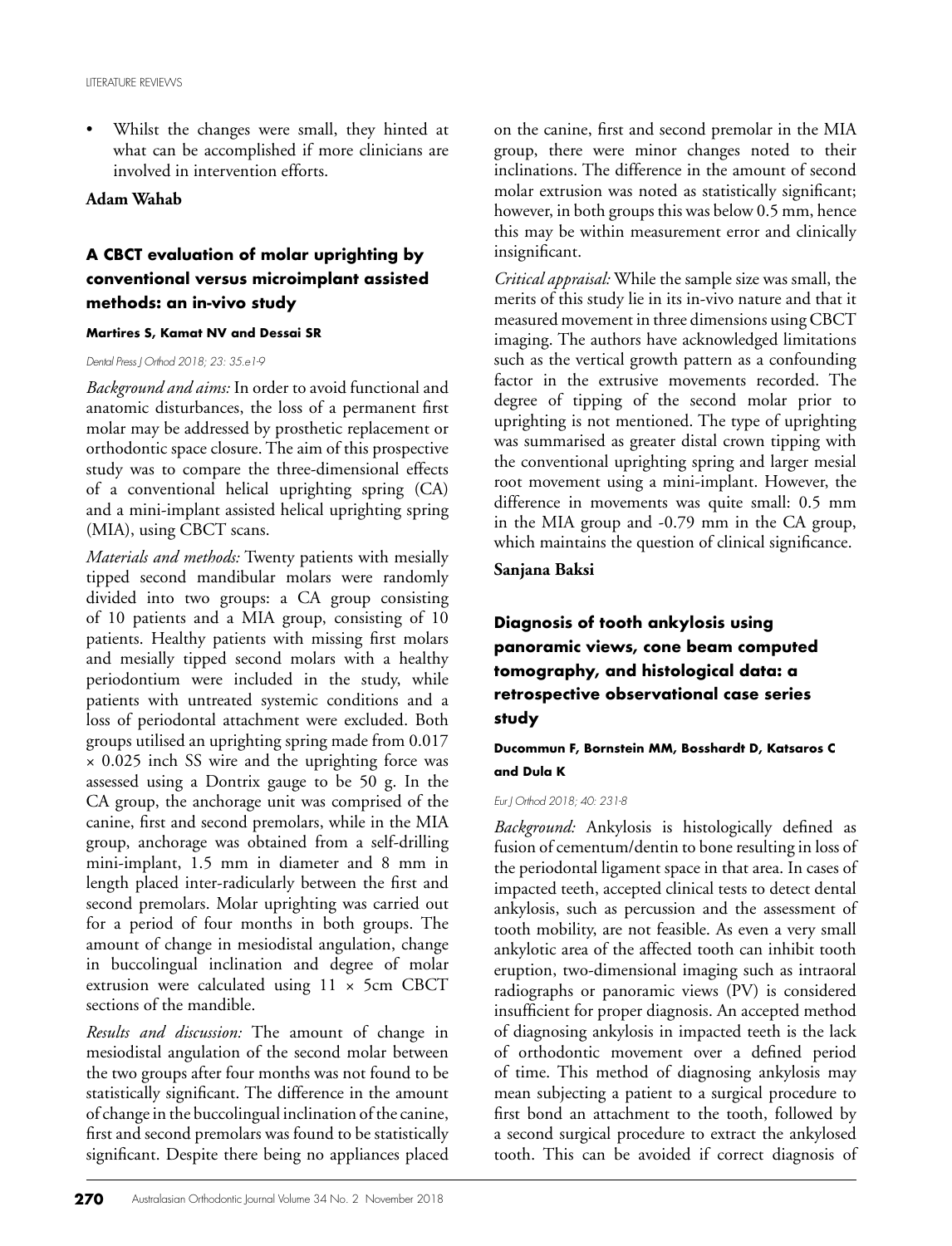ankylosis could be established early using cone beam computer tomography (CBCT).

*Aim:* The aim of this study was to determine whether cone beam computed tomography (CBCT) is a reliable radiological method to diagnose tooth ankylosis. For this purpose, the findings of CBCT scans and twodimensional radiographic images (panoramic views; PV) were compared to histological sections of a series of extracted teeth clinically diagnosed as ankylosed.

*Methods:* A series of teeth clinically diagnosed as ankylosed in a private oral surgery practice from 2009 to 2015 were collected after extraction and analysed retrospectively. Inclusion criteria comprised permanent molars extracted due to failed tooth eruption in the absence of any visible mechanical obstruction, existing panoramic view (PV), and cone beam computed tomography (CBCT) and histological sections of sufficient quality. The CBCT scans and PVs were evaluated twice for signs of ankylosis by two independent observers using the following score: clear signs, possible signs, and no signs. The histological sections were evaluated and graded similarly to the radiographs by a specialist blinded to the radiographs and treatment.

*Results:* Out of 22 patients, 9 subjects and 10 affected teeth were included for final evaluation, with an age range of 8.3 to 17 years. There was no obvious agreement between PV scores and those of histological sections. Conversely, there was fair to moderate agreement between CBCT scores and those of histological sections. All histologically confirmed ankyloses were detected in CBCT by both observers but some false positive results were found.

*Discussion:* Results of the present study suggest that CBCT alone is not sufficient to diagnose ankylosis and further diagnostics are recommended (such as a thorough dental history including possible trauma and clinical diagnostics). On the other hand, a previous comparable study by Paris et al. using medical computer tomography reported the ability to precisely diagnose ankylosis, but at a higher radiation dose.

*Conclusion:* CBCT images can be a useful adjunctive tool to diagnose ankylosed teeth, but cannot be recommended as a single diagnostic modality. PVs are considered inappropriate for the diagnosis of ankylosis. Larger investigations ideally using a multicentre approach are encouraged.

*Critique:* The ability to detect ankylosis using CBCTs would be helpful, particularly in cases of impacted canines. This is especially true since they are now commonly taken to assess canine position in relation to other structures. If proven accurate as a diagnostic tool for ankylosis, this can aid in orthodontic treatment planning on space opening or space closure. However, this retrospective case series is limited by a very small sample size reflecting a rare disorder, which does not provide a high level of evidence for the findings.

**Celine Chan**

# **Evaluation of orthodontically induced external root resorption following orthodontic treatment using CBCT: a systematic review and meta-analysis**

**Samandara A, Papageorgiou SN, Ioannidou-Marathiotou I, Kavvadia-Tsatala S and Papadopoulos MA**

*Eur J Orthod 2018: 1-13. doi: 10.1093/ejo/cjy027. [Epub ahead of print]*

*Introduction:* Orthodontically-induced root resorption (OIRR) is a common orthodontic complication with a complex aetiology. Diagnosis is predominantly dependent on radiographic imaging as clinical symptoms do not present except in severe cases. Studies on OIRR traditionally used two-dimensional radiographs and have found less than 0.60 mm of resorption at the end of treatment, with maxillary incisors being more frequently and severely affected. However, 2D radiographs can often mask the true amount of OIRR as they are unable to provide a complete view of the root surface and are subject to magnification error. Alternatively, CBCT imaging provides a three-dimensional, reproducible and distortion free assessment of the dental roots and any OIRR.

*Aims:* To assess the average OIRR that can be expected after orthodontic treatment as assessed by CBCT. There was a secondary aim to identify significant patient-, treatment-, or imaging-related factors that were associated with OIRR.

*Materials and methods:* A total of 15 databases were electronically and manually searched, with no restriction placed on publication year, status and language. A total of 30 publications were included in this systematic review out of 3442 records. Studies were excluded due to duplicates, and based on title, abstract, and full text according to the specific inclusion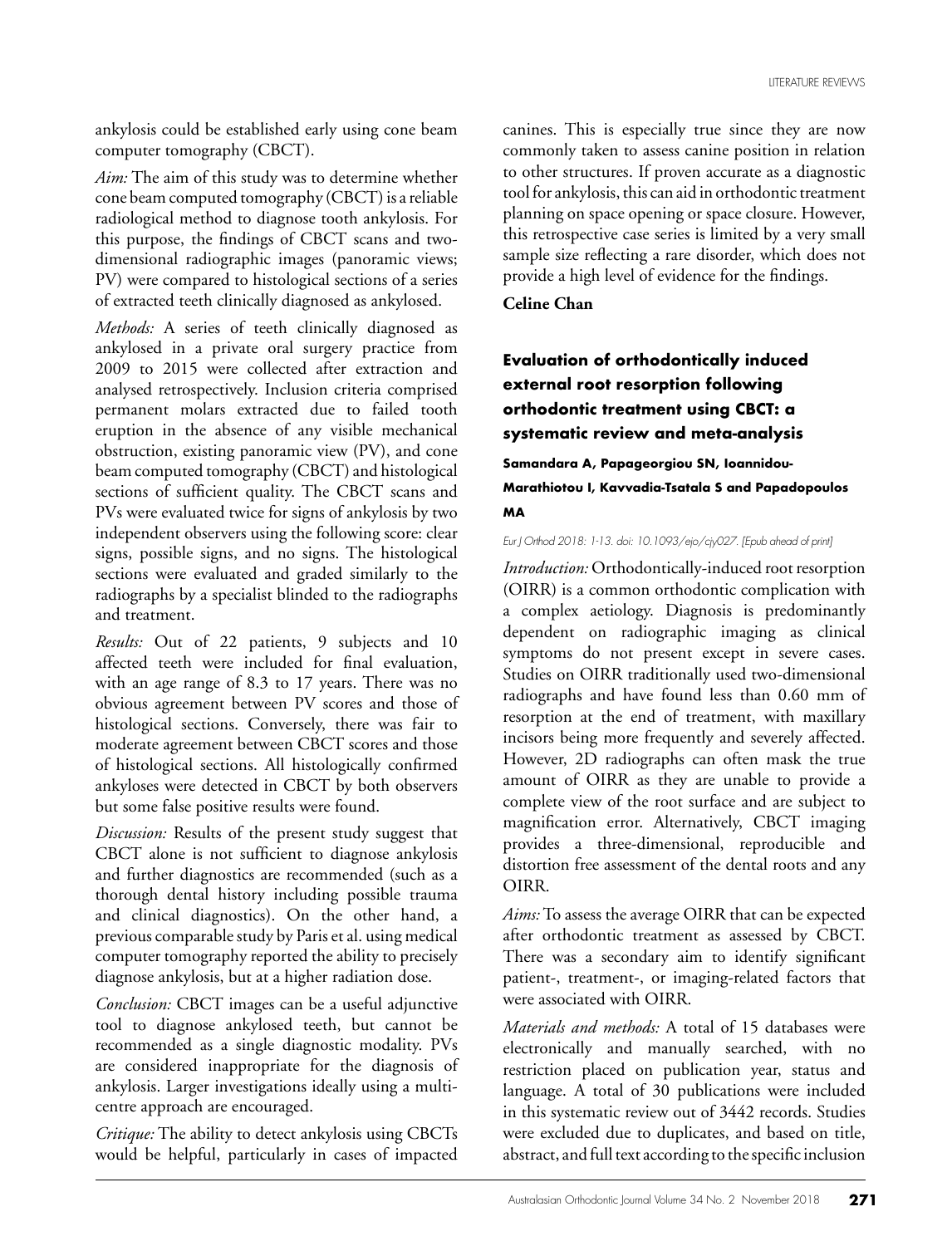and exclusion criteria. Six of the 30 included studies were randomised clinical trials, six were prospective non-randomised studies, and the remaining 18 studies were retrospective non-randomised studies. Data were summarised and considered suitable for pooling if the studies used similar interventions and reported similar outcomes.

*Results:* The 30 studies included in the review compromised a total of 1219 patients with mean age range between 11.4 and 26.6 years. The studies assessing fixed appliance treatment showed an average linear OIRR of 0.8 mm, with the central incisors affected the most (0.82 mm) followed by the lateral incisors (0.72 mm), then the canines (0.37 mm), and then the first premolar (0.29 mm). Furthermore, the maxillary teeth were more affected (OIRR= 0.9) compared with the mandibular teeth (OIRR = 0.4 mm). More OIRR was also found following extraction treatment compared to non-extraction treatment, which may be explained by the associated increased treatment time. OIRR was reported to be significantly associated with treatment duration, with an average increase in OIRR by 0.36 mm for every additional year. No significant differences between self-ligating and conventional brackets were seen. The studies assessing RME treatment show an average linear OIRR of 0.4 mm, with no significant differences between conventional Hyrax RME and hybrid Hyrax RME appliances, although less in conventional Hass appliances.

*Discussion:* There was an apparent scarcity of randomised and prospective non-randomised studies, and therefore retrospective studies were also included in this review. The results of the systematic review should be considered with caution due to the small number of randomised trials, the methodological limitations of the studies and the potential ethical concerns for routine clinical use of CBCT. Although OIRR measured by CBCT is higher and may be more accurate than with conventional radiographs, this has little clinical relevance, and so negates any riskbenefit outcomes when considering added exposure to ionising radiation. However, the differences in OIRR seen between different teeth, jaws, extraction treatment plans and appliances may be more relevant clinical considerations.

#### **Lasni Kumarasinghe**

# **Bone-anchored maxillary protraction to correct a class III skeletal relationship: A multicentre retrospective analysis of 218 patients**

### **Van Hevele J, Nout E, Claeys T, Meyns J, Scheerlinck J and Politis C**

#### *J Craniomaxillofac Surg 2018: 1-7*

*Introduction:* A Class III skeletal deformity may be caused by a hypoplastic maxilla, prognathic mandible, or a combination of both. A successful treatment option to achieve orthopaedic changes is protraction of the maxilla using a Delaire facemask. The biggest disadvantage of this tooth-borne technique is that an extra-oral appliance has to be applied for at least 14–16 hours a day over 9–12 months to be effective. Bone anchorage techniques have been developed to facilitate skeletal maxillary advancement and avoid dentoalveolar compensation. This involves wearing Class III elastics to four intraoral miniplates.

Previous studies have used a small number of patients to prove the success rate of the miniplates and the rate of skeletal correction. This study aimed to examine the success rate in a larger population of patients referred for Class III elastic traction through miniplates, including those with a small Class III skeletal relationship.

*Materials and methods:* The sample consisted of 218 patients (112 males and 106 females; average 11.4 years) between 2008 and 2016, who received four miniplates at three maxillofacial centres in two countries. Miniplates were placed at the zygomatic buttresses in the maxilla and between the lower lateral incisors and canines. In all participating centres, plates were fixed using self-tapping or self-drilling fixation screws, 5 mm or 7 mm in length and 2.0 mm in diameter. After 10–14 days, the orthodontist started with elastic traction of 100 g and increased the force weekly until a maximum force of 250 g was reached on each side. Factors affecting the success and failure of the miniplates were retrospectively examined and skeletal changes on cephalometric radiographs examined on 52 patients. To analyse cephalometric data, the student's *t*-test was applied to find differences between the groups. A linear regression model was applied for continuous variables, such as starting age.

*Results:* The mean duration of elastic traction was 22.9 (SD 13.4) months. Fifty-six patients (25.7%)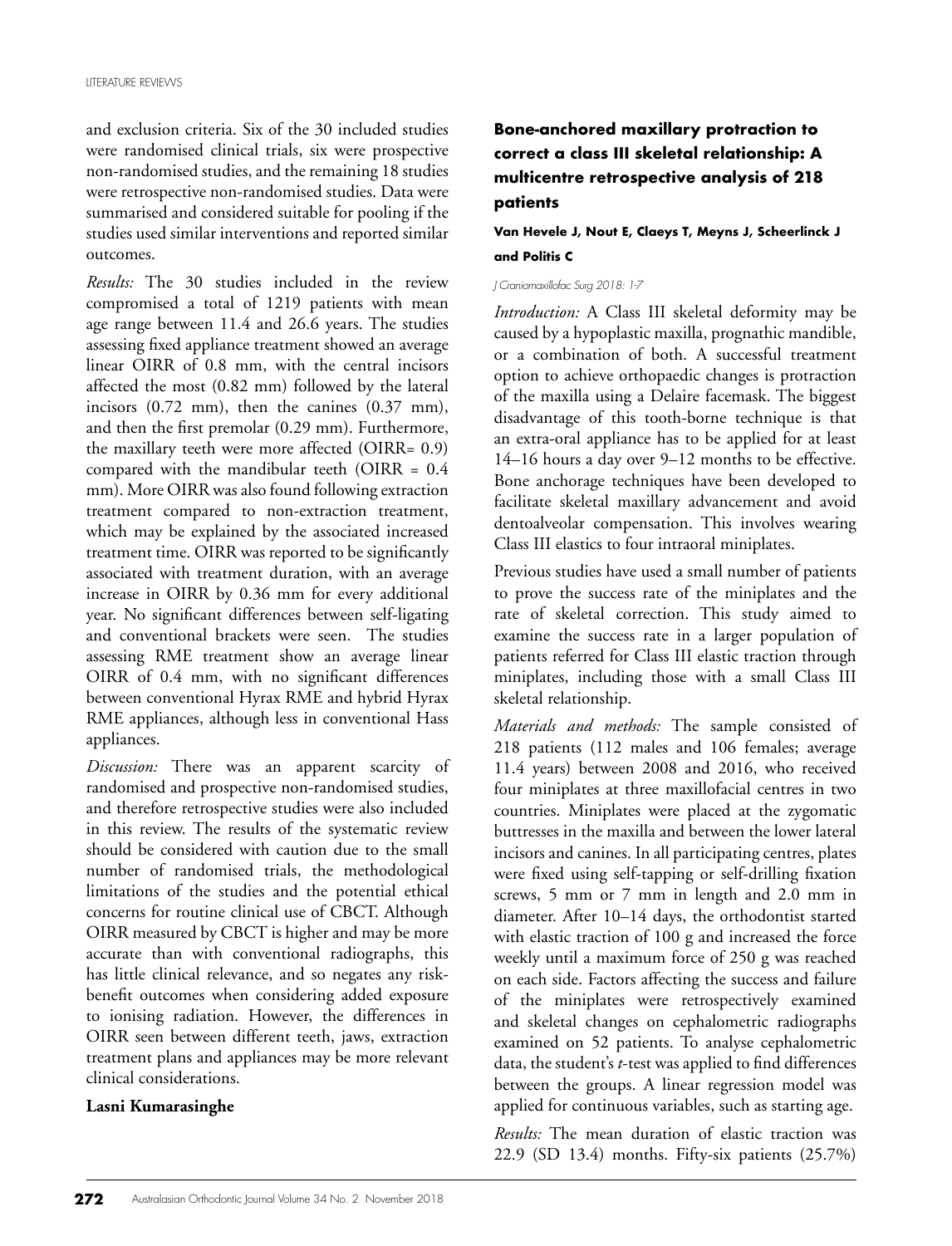experienced failure of one of the miniplates, which required replacement. The overall success rate for miniplates in both centres was 93.6%. Miniplate failure was six times higher in the upper jaw than in the lower jaw. The mean time interval between the start of treatment and miniplate failure was 8.5 months in the upper jaw and 15.2 months in the lower jaw. Failure occurred in nine patients (9.4%) with self-drilling screws and 47 patients (38.5%) with self-tapping screws. Small cephalometric changes were seen: SNA (+1.9°), SNB (+0.4°), ANB (+1.4°), Wits analysis  $(+1.3$  mm).

*Conclusions:* Bone-anchored maxillary protraction is an effective treatment option for correcting a Class III skeletal relationship. The survival rate of the miniplates in this study was 93.6%, with 25.7% of the patients suffering failure of one of the miniplates. A significant difference was found between the participating centres in the failure rate of bone anchors. When postoperative antibiotics were used, and the neck of the bone anchor placed in the attached gingiva, failure rates were lower. Miniplates placed in the maxilla failed six times as often as mandibular miniplates, and self-drilling screws had significantly fewer failures than selftapping screws for fixing the miniplate. Furthermore, cephalometric analysis revealed less skeletal effect than previously reported in the literature.

*Critique:* This paper presented a reasonable attempt to 'prove' that bone-anchored miniplates have a better skeletal effect than other orthopaedic modalities such as a facemask. The retrospective nature of the study, possible selection bias, unclear inclusion criteria and minimal cephalometric changes must be considered when interpreting the results and conclusions. It would have been helpful if the authors evaluated the treatment procedure and outcome as perceived by the patients, considering some of them were in treatment for 23 months. Bone anchors, not surprisingly, show great promise for true orthopaedic correction of Class III skeletal relationships, through a combination of protraction of the maxilla and restraining mandibular growth. However, the surgical morbidity, extra costs, age of the patient and the severity of the malocclusion need to be weighed up before considering this as a viable treatment option.

### **Premal Patel**

## **Use of autonomous maximal smile to evaluate dental and gingival exposure**

### **Wang S, Lin H, Yang Y, Zhao X, Mei L, Zheng W, Li Y and Zhao Z**

#### *Korean J Orthod 2018; 48: 182-8*

*Background:* The magnitude of a smile can influence the amount of dental and gingival exposure. A posed smile usually has less dental and gingival display and may underestimate the severity of a gummy smile or excessive buccal corridor in spontaneous smiles.

Digital videography is a more reliable approach to evaluate dental and gingival exposure during smiling compared with static photography. This is because digital videography can capture and provide more information on natural maximum incisal exposure and buccal corridor.

*Aim:* The study aimed to use digital videography to assess the reproducibility of the autonomous maximal smile (AMS) for evaluating dental and gingival exposure. The AMS was defined as the broadest smile that a subject produced when in maximum intercuspation.

*Methods:* A total of 100 subjects (34 males and 66 females), all Chinese students, were included in the study. A digital camera on a tripod was used to take a 15–20 second video clip of a posed smile and an AMS. The same procedure was repeated for each subject a total of three times at one-week intervals.

Measurements were taken for the vertical distance between the inferior border of the vermilion and the edge of the maxillary central incisors and the sum of the right and left buccal corridor widths.

*Results:* Dental and gingival exposure of the AMS was significantly higher than that of the posed smile, 1.41 and 2.04 mm greater, respectively. The reproducibility of the AMS (0.74 to 0.77) was excellent and higher than that of the posed smile (0.62 to 0.65), which had fair-to-good reproducibility.

*Conclusions:* The posed smile showed fair-to-good but not excellent reproducibility. Therefore, it is recommended that the posed smile be captured twice and the average measurement taken to reach reproducibility.

The AMS had higher reproducibility than did the posed smile, which may be because the AMS does not rely on muscle memory, but instead relies on muscle limitation.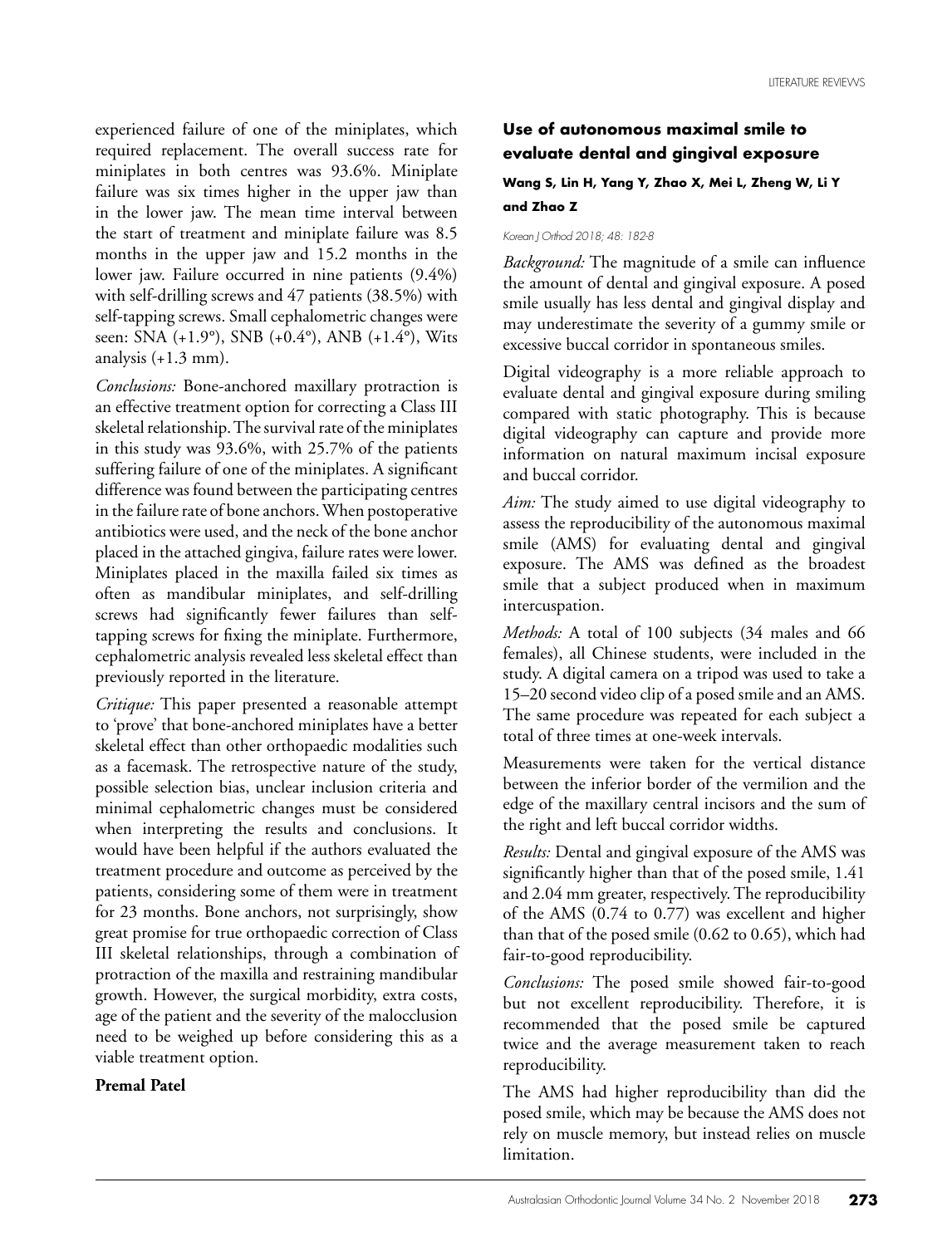The AMS may be an adjunctive approach for evaluating dental and gingival exposure.

*Critique:* The tooth/gingival display measurement was cumulative and did not consider the tooth/gingival ratio. It would have been more valuable to measure both tooth and gingival display.

The fair-to-good posed smile reproducibility may be due to Chinese cultural differences in sensitivity to the smile, the frequency of posed smiles during social interactions, and genetic variations.

AMS is not a reference that an orthodontist might use to position the upper anterior teeth.

**Sven Jensen**

# **Comparison of treatment effects between four premolar extraction and total arch distalization using the modified C-palatal plate**

#### **Jo SY, Bayome M, Park J, Lim HJ, Kook YA and Han SH**

*Korean J Orthod 2018; 48: 224-35*

*Scope and aim:* The extraction of teeth and distalisation of the dentition are two ways to resolve crowding in orthodontics. In recent years, the tendency towards non-extraction with distalisation approaches has been increasing due to the availability of effective treatment modalities such as temporary anchorage devices (TADs). A modified C-palatal plate (MCPP) has been reported to be effective in distalising maxillary first molars up to 4 mm in adults. Such mechanics can be useful in correcting Class II malocclusions. The aim of this paper was to evaluate the skeletal, dental, and soft-tissue changes after four premolar extraction and total arch distalisation facilitated by the MCPP in adult patients with a Class II malocclusion.

*Materials and methods:* It was a retrospective study with a sample of 40 adult patients with a Class II division 1 malocclusion. Twenty patients were treated with MCPP appliances via a non-extraction approach (MCPP group) and the remaining 20 patients were treated with four premolar extraction (PE group) at the Department of Orthodontics, Seoul St. Mary's Hospital, The Catholic University of Korea.

The MCPPs were placed in the paramedian area of the midpalatal suture. Distalisation was initiated by engaging elastomeric chains between the notches on the MCPP arm and the hooks on the palatal bar

with approximately 300 g of force per side. In the PE group, the maxillary first premolars were extracted while in the mandibular arch, either the first or second premolars were extracted. Seven patients in the PE group also had miniscrews inserted mesial to the first molars as supplemental anchorage as it was deemed necessary by the orthodontist. In both arches, the anterior teeth were retracted en masse with sliding mechanics using elastomeric chains. When necessary, interarch elastics were judiciously used throughout treatment in both groups.

Pre- and post-treatment cephalometric measurements were compared between the two groups. Many of the measurements were in regard to the linear and angular movements of the upper and lower molars as well as the upper and lower incisors but also included measurements to assess the soft tissue profile.

*Results:* Both the MCPP group and PE group were able to resolve the Class II malocclusion. The MCPP group exhibited less retrusion and uprighting of incisors compared to the PE group. The MCPP group had distal tipping and retraction of molars while the PE group had mesial tipping and protraction of the molars. From the soft tissue perspective, both groups produced an increased nasiolabial angle, but no significant difference between the groups was found.

*Conclusion:* Both methods (MCPP and premolar extractions) are capable of resolving crowded arches and the study supports the effectiveness of the MCPP as a direct anchor in the maxillary arch as well as an indirect anchor in the mandibular arch.

*Critique:* Overall it was a timely study that quantitatively compared the treatment outcome of Class II malocclusion between four premolar extractions and the use of MCPP. As a retrospective study, there is always a risk of selection bias. It is possible that only successful cases were selected and any non-satisfactory outcome, such as failure of the MCPP, was omitted from the study. Factors that prevent distalisation, such as the presence of upper third molars and how such cases were managed, were not mentioned. The assessment of the finished cases was also not mentioned, which makes it difficult to assess if the two groups were finished to a similar standard. An inclusion of indices such as the PAR index to assess the level of finish would have been helpful.

### **Yul Kim**